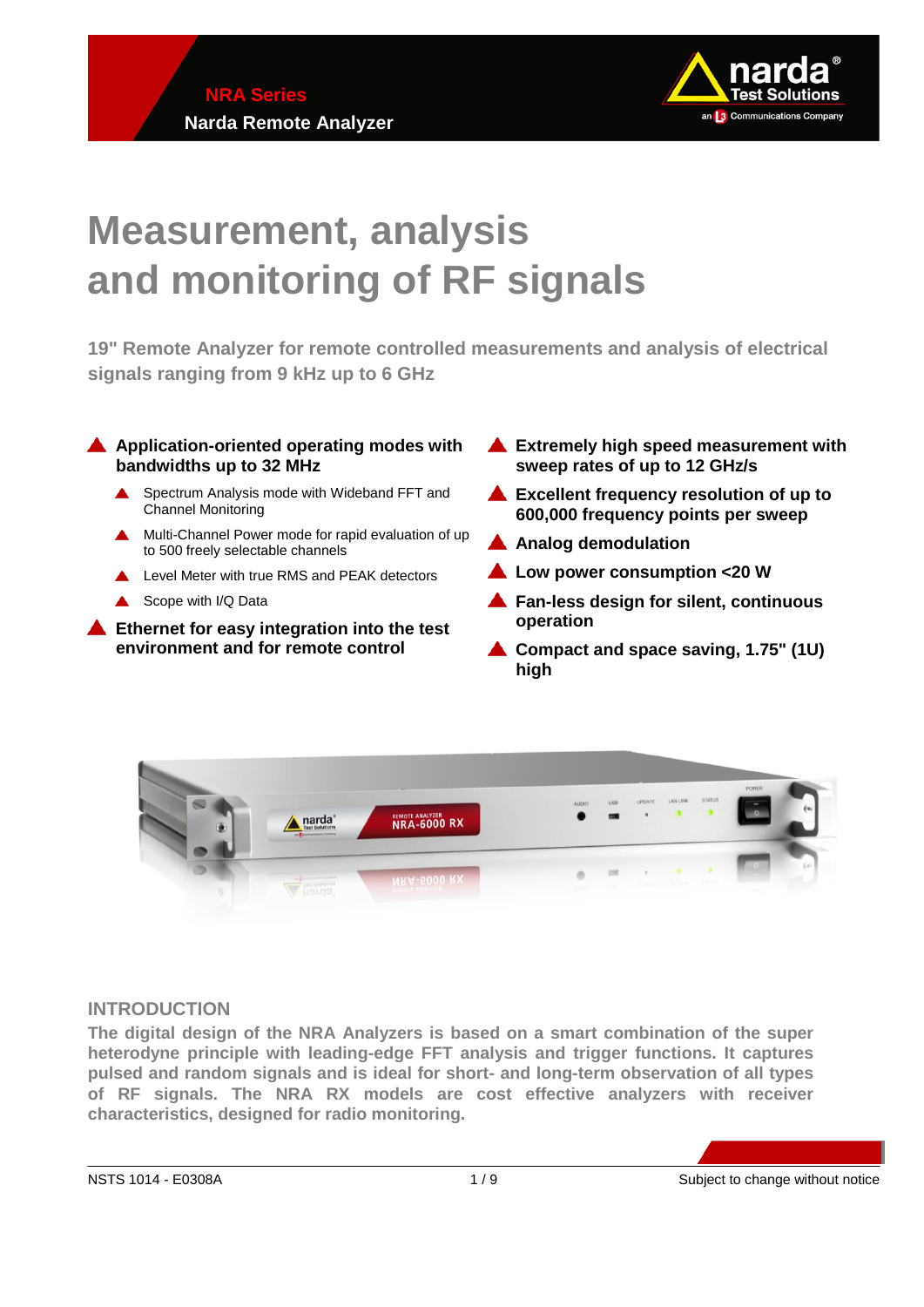

## **The NRA Series**

The compact size and wide range of remote operation facilities make integration for monitoring & surveillance applications both fast and straightforward. Wherever you are, you can obtain information from the NRA by accessing it from a PC, as long as Ethernet connectivity is provided. The measurement data are also available in binary format to optimize the speed of communication. Ready-made software solutions can be used for standard applications. The "Antenna Control" option enables direct use of Narda antennas and cables. The antenna factors and cable data are detected and taken into account automatically, so that the device delivers precise results in units of field strength, which makes light work of integration into a measuring system.





## **Two NRA RX models with receiver characteristics**

## **NRA-3000 RX (9 kHz to 3 GHz) and NRA-6000 RX (9 kHz to 6 GHz)**

It is vital that standards and technical parameters are met in view of the ever increasing use of wireless technologies and the limited natural resource of the frequency spectrum. The NRA RX models are specially designed for this task, being ideal for radio monitoring. Example applications include:

- ▲ Radio surveillance and monitoring
- **▲** Demodulation and decoding
- Spectrum occupancy measurements
- ▲ Coverage measurements
- $\triangle$  Signal analysis and classification
- **▲** Detection of illegal transmitters
- SIGINT (COMINT and ELINT)

# **The ideal entry level remote analyzer NRA-2500**

- Signal analysis from 5 MHz to 2.5 GHz
- **A** Ideal analyzer for satellite pointing and tracking, antenna peaking, and carrier monitoring

## **Analyzer with LNB control**

## **NRA-3000 with LNB Control**

- ▲ Signal analysis from 5 MHz to 3 GHz
- **A** Provides the required control voltages and supply tone for the LNB
- **△** Optimized for use in satellite communication systems



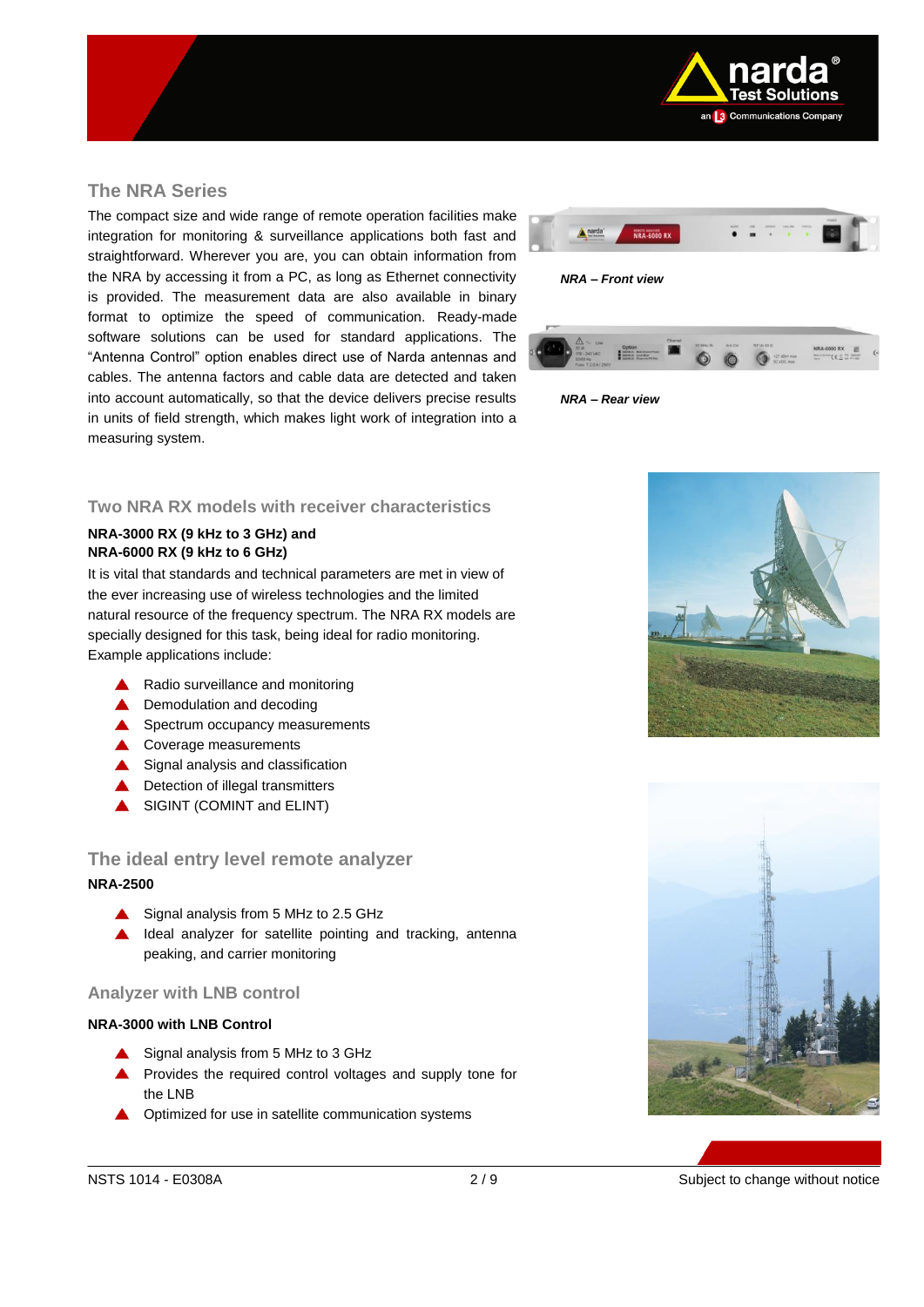

## **OPERATING MODES**

The main operating mode of the NRA provides powerful spectrum analysis. Other operating modes are available as options, so the device can be optimally configured for specific measurement tasks. The recorded signals are preprocessed in all operating modes, thus reducing the quantity of data and relieving the load on the network. It is also possible to add features at any time, so the NRA is a futureproof, versatile measurement solution for a diversity of applications.

## **SPECTRUM ANALYSIS**

Spectrum Analysis mode covers a wide frequency range from 9 kHz to 6 GHz, depending on the version chosen, and features finely adjustable resolution bandwidths from 10 Hz to 20 MHz. The input attenuator is adjustable in 1 dB steps to give optimum matching to the measurement signal. The analyzers provide spectrums containing up to 600,000 frequency points. Additionally, the detector can be used to match the frequency points to a fixed number e.g. 4096. This provides a rapid overview of the entire RF spectrum or a very detailed analysis of specific sections.

## **MULTI CHANNEL POWER (Option)**

MCP mode is perfect for obtaining a rapid overview of specified frequency bands or channels. Service tables can be defined containing up to 500 freely selectable channels each with a dedicated channel bandwidth CBW and service name. Simultaneous representation of maximum (Max), average (Avg) and minimum (Min) values allows immediate distinction between permanent and sporadic signals.

This mode can be used for violation detection in spectrum monitoring, for example. You can define entire frequency bands as "channels". You will then see immediately when signals occur in these bands.

## **LEVEL METER (Option)**

Level Meter mode allows selective measurements at a defined frequency (Fcent) e.g. for monitoring a specific channel (Zero-Span operation). The channel bandwidth (CBW) can be set in the range of 100 Hz to 32 MHz. The steep filter characteristics provide precise separation from adjacent channels. Peak detector values (for short pulsed) and RMS detector values (for fluctuating signals) are displayed simultaneously. Level Meter mode provides gapless and interruption-free measurements. It is also possible to demodulate analog modulated signals such as FM, AM, CW, LSB and USB and listen in to them by using headphones.



*Overview of the Frequency Spectrum (Bildschirm der NRA Spectrum Demo Software)*



*Multi-channel view (Bar graph or Table) (Screen NRA MCP Demo Software)*



 *True RMS analysis by selecting Fcent and RBW (Screen NRA Level Meter Demo Software)*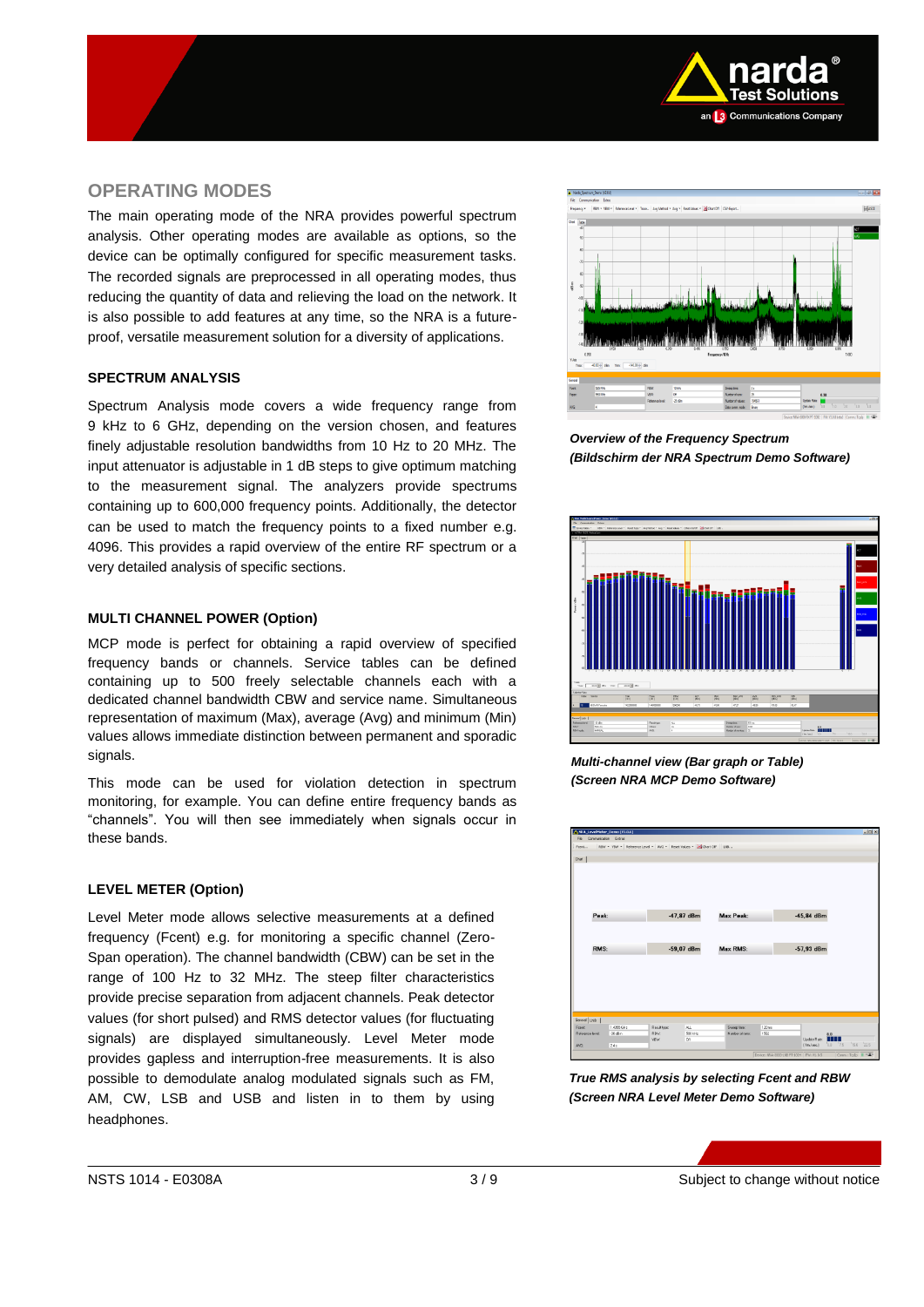

### **SCOPE and IQ DATA (Option)**

Scope mode (zero span operation) provides an oscilloscopic time domain analysis. Almost all signal details can be made visible in this mode to allow rapid classification. The minimum resolution time of 32 ns even allows analysis of high-speed data transmissions or pulsed signals such as radar. A top sweep time of 24 hours allows full-day power monitoring of a single carrier. Extensive trigger functions allow for triggering and subsequent monitoring of burst signals including a pre-trigger view.

RF signals can be completely described by I/Q data. The I/Q demodulated data of the NRA allows the user to restore the signal for post-processing or deep analysis. Gapless data streaming is provided for bandwidths up to 400 kHz. Bandwidths up to 32 MHz can be transmitted block by block.

**Driver software for radio monitoring solutions** The following companies cooperate with Narda:

-**INRADIOS** Remote Signal Analysis Software -**RadioInspector** Software for radio spectrum monitoring -**Krypto 500** Signal demodulation and decoding -**Skylink** Remote Spectrum Analyzer Monitor System -**Dataminer** MONITORING AND REMOTE REAL-TIME -**Hiltron** DSNG Monitor&Control Software HMCS -**TesAmerica** Tes Monitor -**SAT Corporation** Monics Satellite Carrier Monitoring System

-Others are planned for the future

# **DEFINITIONS AND CONDITIONS**

#### **Conditions**

Unless otherwise noted, specifications apply after 30 minutes warmup time within the specified environmental conditions. The product is within the recommended calibration cycle.

#### **Specifications with limits**

These describe product performance for the given parameter covered by warranty. Specifications with limits (marked as  $\leq, \leq, \geq, \geq, \leq$ ±, max., min.) apply under the given conditions for the product and are tested during production taking measurement uncertainty into account.

#### **Specifications without limits**

These describe product performance for the given parameter covered by warranty. Specifications without limits represent values with negligible deviations which are ensured by design (e.g. dimensions or resolution of a setting parameter).



*Scope view for detailed analysis versus time (Screen NRA Scope Demo Software)*



*IQ-Data-View for detailed analysis of digital modulated signals (Screen NRA Scope Demo Software)*

#### **Typical values (typ.)**

These characterize product performance for the given parameter that is not covered by warranty. When stated as a range or as a limit (marked as <,  $\le$ , >,  $\ge$ ,  $\pm$ , max., min.), they represent the performance met by approximately 80 % of the instruments. Otherwise, they represent the mean value. The measurement uncertainty is not taken into account.

#### **Nominal values (nom.)**

These characterize expected product performance for the given parameter that is not covered by warranty. Nominal values are verified during product development but are not tested during production.

#### **Uncertainties**

These characterize an interval for a given measurand estimated to have a level of confidence of approximately 95 percent. Uncertainty is stated as the standard uncertainty multiplied by the coverage factor k=2 based on the normal distribution. The evaluation has been carried out in accordance with the rules of the "Guide of the Expression of Uncertainty in Measurement" (GUM).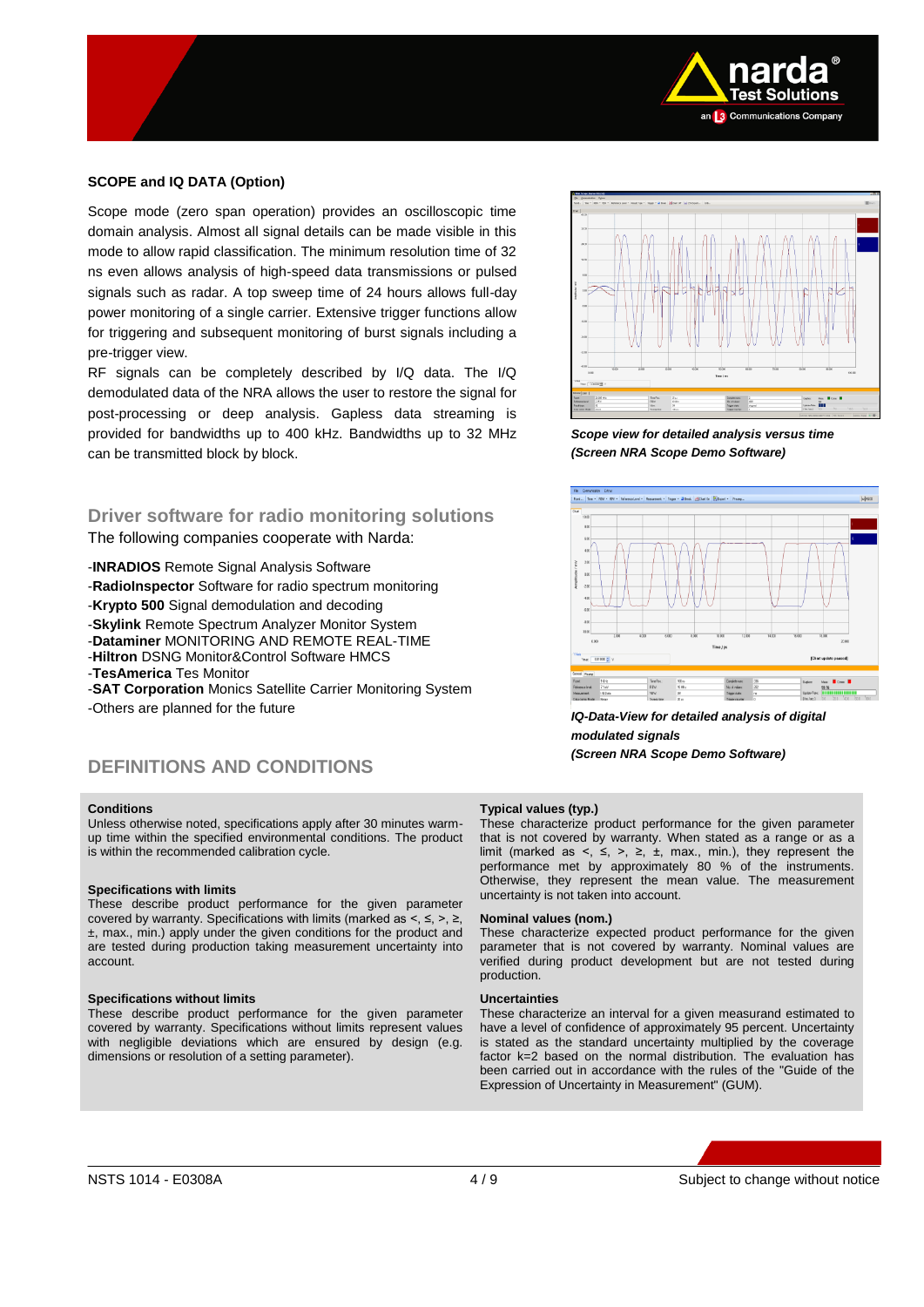

# **SPECIFICATIONS**

| <b>Narda Rack Mount Analyzer</b>             |                                                                                                    | <b>NRA-2500</b>                                                                                                                                                                                                                                                                                    | <b>NRA-3000 RX</b>                                                                                         |                                                                                                        |               | <b>NRA-6000 RX</b>                                                                                                                                                             |  |  |
|----------------------------------------------|----------------------------------------------------------------------------------------------------|----------------------------------------------------------------------------------------------------------------------------------------------------------------------------------------------------------------------------------------------------------------------------------------------------|------------------------------------------------------------------------------------------------------------|--------------------------------------------------------------------------------------------------------|---------------|--------------------------------------------------------------------------------------------------------------------------------------------------------------------------------|--|--|
| <b>Frequency range</b>                       |                                                                                                    | 5 MHz to 2.5 GHz                                                                                                                                                                                                                                                                                   | 9 kHz (5 MHz) to 3 GHz<br>(5 MHz with LNB Control)                                                         |                                                                                                        |               | 9 kHz to 6 GHz                                                                                                                                                                 |  |  |
| <b>Modes</b>                                 |                                                                                                    | <b>Spectrum Analysis</b><br>Multi Channel Power (option)<br>Level Meter (option)                                                                                                                                                                                                                   | <b>Spectrum Analysis</b><br>Multi Channel Power (option)<br>Level Meter (option)<br>Scope and I/Q (option) |                                                                                                        |               |                                                                                                                                                                                |  |  |
| RF DATA <sup>a)</sup>                        |                                                                                                    |                                                                                                                                                                                                                                                                                                    |                                                                                                            |                                                                                                        |               |                                                                                                                                                                                |  |  |
| Frequency                                    | <b>Resolution bandwidth</b><br>(RBW)                                                               | See specifications for each mode                                                                                                                                                                                                                                                                   |                                                                                                            |                                                                                                        |               |                                                                                                                                                                                |  |  |
|                                              | Phase noise<br>(SSB)                                                                               | fc<br>57.5 MHz<br>2.1405 GHz<br>4.5005 GHz                                                                                                                                                                                                                                                         |                                                                                                            | $df = 10$ kHz<br>$\leq$ -121 dBc/Hz<br>$\leq$ -92 dBc/Hz<br>$\leq$ -97 dBc/Hz                          | $df = 100kHz$ | $\leq$ -126 dBc/Hz<br>$\leq$ -100 dBc/Hz<br>$\leq$ -100 dBc/Hz                                                                                                                 |  |  |
|                                              | Reference frequency                                                                                | Initial deviation<br>Aging<br>Thermal drift                                                                                                                                                                                                                                                        | $\sqrt{2}$ 1 ppm<br>$<$ 1 ppm/year, $<$ 5 ppm over 15 years<br>< 1.5 ppm (-10 °C to +50 °C)                |                                                                                                        |               |                                                                                                                                                                                |  |  |
| Amplitude                                    | <b>Display Range</b>                                                                               | From Displayed Average Noise<br>Level (DANL) to 0 dBm                                                                                                                                                                                                                                              | From Displayed Average Noise Level (DANL) to +20 dBm                                                       |                                                                                                        |               |                                                                                                                                                                                |  |  |
|                                              | Reference level (RL)<br>(in 1 dB steps)                                                            | -30 dBm to 0 dBm                                                                                                                                                                                                                                                                                   |                                                                                                            | $-30$ dBm to $+20$ dBm                                                                                 |               |                                                                                                                                                                                |  |  |
|                                              | <b>RF Input attenuation</b><br>(coupled with RL)                                                   | 0 to 30 dB in steps of 1 dB                                                                                                                                                                                                                                                                        | 0 to 50 dB in steps of 1 dB                                                                                |                                                                                                        |               |                                                                                                                                                                                |  |  |
|                                              | <b>Expanded level</b><br>measurement uncertainty                                                   | ≤ 1.5 dB (15 °C to 30 °C)<br>≤ 2.3 dB (-10 $°C$ to 50 $°C$ )                                                                                                                                                                                                                                       | ≤ 1.2 dB (15 °C to 30 °C)<br>≤ 2.0 dB (-10 $°C$ to 50 $°C$ )                                               |                                                                                                        |               |                                                                                                                                                                                |  |  |
|                                              | <b>Display Average Noise</b><br>Level (DANL)<br>for $RL = -30$ dBm<br>(input attenuation = $0$ dB) | $<$ -140 dBm/Hz<br>(noise figure $<$ 34 dB)                                                                                                                                                                                                                                                        | $f \leq 2$ GHz:<br>$f \leq 3$ GHz:                                                                         | $f \le 50$ MHz: $\lt$ -160 dBm/Hz<br>$<$ -156 dBm/Hz<br>$<$ -155 dBm/Hz<br>(noise figure<br>$<$ 19 dB) |               | (noise figure $<$ 14 dB)<br>(noise figure $<$ 18 dB)<br>$f \leq 4$ GHz: < -155 dBm/Hz<br>(noise figure $<$ 19 dB)<br>$f \leq 6$ GHz: < -150 dBm/Hz<br>(noise figure $<$ 24 dB) |  |  |
|                                              | 3rd order intermodulation<br>(IP3)                                                                 | $f \leq 50$ MHz:<br>< -76 dBc for two single tones with a level of 6 dB below RL,<br>spaced by 1 MHz or more<br>$IP3 ≥ +22$ dBm (@ RL = -10 dBm)<br>$f > 50$ MHz:<br><-60 dBc for two single tones with a level of 6 dB below RL,<br>spaced by 1 MHz or more<br>$IP3 \ge +14$ dBm (@ RL = -10 dBm) |                                                                                                            |                                                                                                        |               |                                                                                                                                                                                |  |  |
|                                              | Spurious responses<br>(input related) <sup>b), c)</sup>                                            | $<$ -50 dBc or RL -50 dB                                                                                                                                                                                                                                                                           | $<$ -60 dBc or RL -60 dB                                                                                   |                                                                                                        |               |                                                                                                                                                                                |  |  |
|                                              | Spurious responses<br>(residual)<br>(for $RL = -30$ dBm, $ATT = 0$ dB)                             | $< -80$ dBm                                                                                                                                                                                                                                                                                        | $<$ -90 dBm                                                                                                |                                                                                                        |               |                                                                                                                                                                                |  |  |
|                                              | <b>Type</b>                                                                                        | N-Connector, 50 $\Omega$ , female                                                                                                                                                                                                                                                                  |                                                                                                            |                                                                                                        |               |                                                                                                                                                                                |  |  |
| <b>RF</b> input                              | Maximum RF power level                                                                             | +27 dBm (destruction limit)                                                                                                                                                                                                                                                                        |                                                                                                            |                                                                                                        |               |                                                                                                                                                                                |  |  |
|                                              | Maximum DC voltage                                                                                 | ±50 V (Version with LNB Control up to ±24 V)                                                                                                                                                                                                                                                       |                                                                                                            |                                                                                                        |               |                                                                                                                                                                                |  |  |
|                                              | Return loss (typ.)<br>$RL \geq -28$ dBm<br>(input attenuation $\geq 2$ dB)                         | $> 10 \overline{dB}$                                                                                                                                                                                                                                                                               | $> 12$ dB<br>Version with LNB Control:<br>$> 8$ dB for f $\leq 10$ MHz                                     |                                                                                                        |               | $>$ 12 dB for f $\leq$ 4.5 GHz<br>$>$ 10 dB for f $>$ 4.5 GHz                                                                                                                  |  |  |
| LNB control (Hardware Version) <sup>d)</sup> |                                                                                                    | <b>NA</b>                                                                                                                                                                                                                                                                                          | LNB current 350 mA max.<br>LNB control voltage (typ.) :<br>13 V, 18 V, 22 kHz                              |                                                                                                        |               | <b>NA</b>                                                                                                                                                                      |  |  |
| 10 MHz Reference Input                       |                                                                                                    | Technical parameter: $Z = 600$ Ohm; $U = 0.1$ Vpp to 3 Vpp, max 10 V <sub>pc</sub>                                                                                                                                                                                                                 |                                                                                                            |                                                                                                        |               |                                                                                                                                                                                |  |  |

a) RF data apply in the temperature range of 20 °C to 26 °C and a relative humidity between 25 % and 75 %. Valid only for remote control using the Ethernet (100 BaseTx) interface.<br>b) Carrier offset of ≥ 100 kHz<br>c) Offers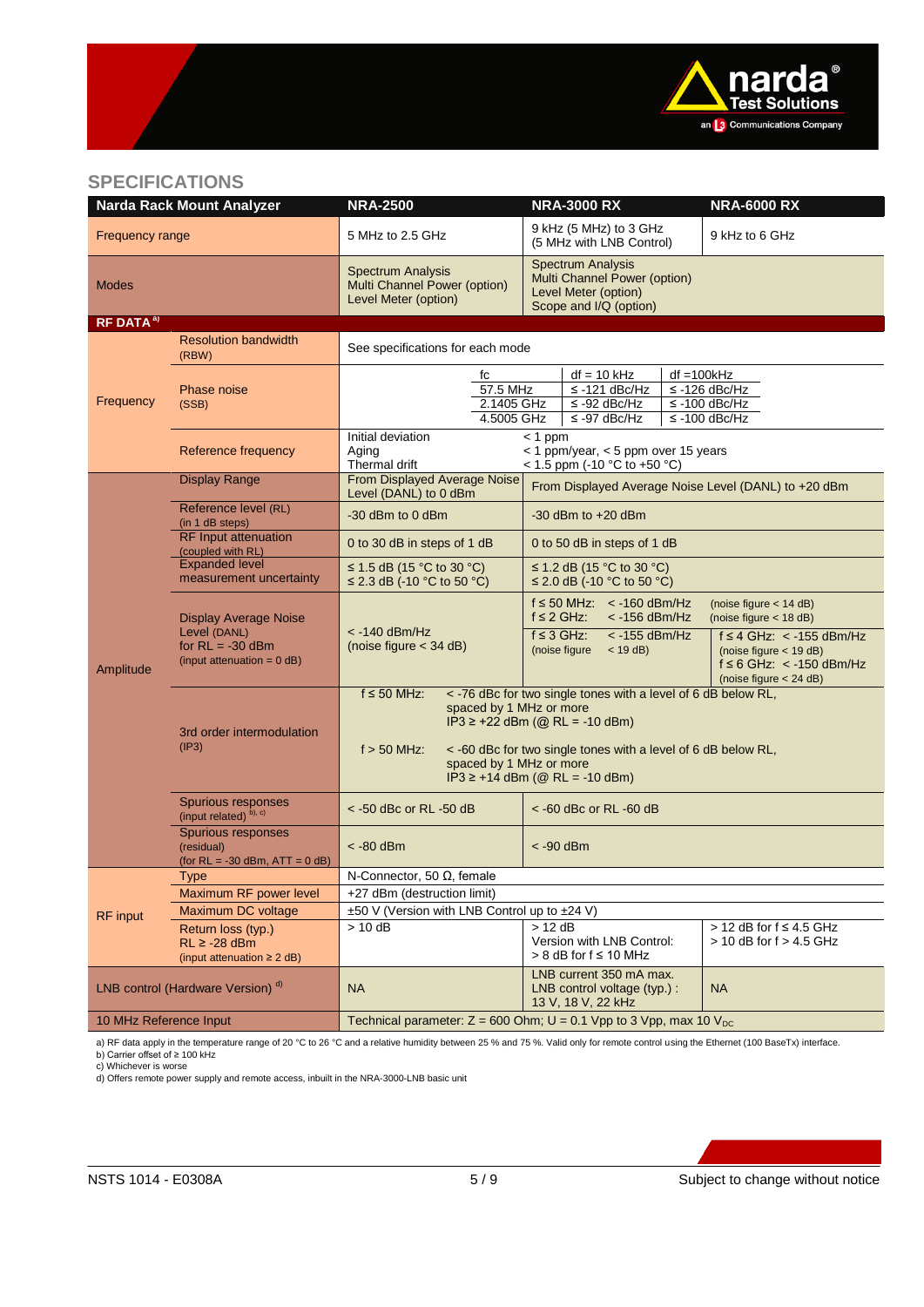

| <b>SPECTRUM</b>                                                                        |                           |                                                                                                                                                                                                                                           | <b>NRA-2500</b>                                                                                                                                                                                                                                                                                                                                      |                                                                               |  | <b>NRA-3000 RX</b> | <b>NRA-6000 RX</b>                                                          |  |
|----------------------------------------------------------------------------------------|---------------------------|-------------------------------------------------------------------------------------------------------------------------------------------------------------------------------------------------------------------------------------------|------------------------------------------------------------------------------------------------------------------------------------------------------------------------------------------------------------------------------------------------------------------------------------------------------------------------------------------------------|-------------------------------------------------------------------------------|--|--------------------|-----------------------------------------------------------------------------|--|
| <b>Measurement principle</b>                                                           |                           |                                                                                                                                                                                                                                           | High resolution spectrum analysis with up to approx. 600,000 samples per sweep                                                                                                                                                                                                                                                                       |                                                                               |  |                    |                                                                             |  |
| <b>Reference Level setting (RL)</b>                                                    |                           |                                                                                                                                                                                                                                           | Set individually from a list or use the "RL Search" function for determining the optimum<br>Reference Level; Range is specified under RF Data                                                                                                                                                                                                        |                                                                               |  |                    |                                                                             |  |
| Resolution bandwidth (RBW) <sup>a)</sup>                                               |                           |                                                                                                                                                                                                                                           | 1 kHz to 1 MHz                                                                                                                                                                                                                                                                                                                                       | 10 Hz to 20 MHz<br>(1-2-3-5 steps), -3 dB nom.<br>(1-2-3-5 steps), -3 dB nom. |  |                    |                                                                             |  |
| Filter                                                                                 | <b>Type</b>               |                                                                                                                                                                                                                                           | Gaussian                                                                                                                                                                                                                                                                                                                                             |                                                                               |  |                    |                                                                             |  |
|                                                                                        |                           | Shape factor (-60 dB/-3 dB)                                                                                                                                                                                                               | $<$ 3.8 (typ.)                                                                                                                                                                                                                                                                                                                                       |                                                                               |  |                    |                                                                             |  |
| Video bandwidth (VBW)                                                                  |                           |                                                                                                                                                                                                                                           | 0.2 Hz to 2 MHz (1-2-3-5 steps) or off<br>VBW range = RBW/10  RBW/1000                                                                                                                                                                                                                                                                               |                                                                               |  |                    |                                                                             |  |
| Detection                                                                              | High resolution spectrum  |                                                                                                                                                                                                                                           | Root mean square value (RMS). The effective integration time is $T \approx 0.32$ / VBW<br>The number of bins per sweep is up to approx. 600,000 ( $\approx$ 2 $*$ Span/RBW)                                                                                                                                                                          |                                                                               |  |                    |                                                                             |  |
|                                                                                        | Fixed resolution spectrum |                                                                                                                                                                                                                                           | +Peak, -Peak and RMS detectors can be selected for data compression of each selected<br>result trace.<br>The number of bins per sweep can be set to a fix value in the range of: 21 to 27,517                                                                                                                                                        |                                                                               |  |                    |                                                                             |  |
|                                                                                        |                           | 50 MHz Span                                                                                                                                                                                                                               | ASCII:<br>$(Q$ RBW = 0.5 MHz, 201 bins)<br>$< 21$ ms<br>BINARY: < 17 ms<br>(@ RBW = 0.5 MHz, 201 bins)                                                                                                                                                                                                                                               |                                                                               |  |                    |                                                                             |  |
| Sweep time (typ.),                                                                     |                           | 1 GHz Span                                                                                                                                                                                                                                | ASCII:<br>$< 119$ ms<br>(@ RBW = 1 MHz, 2001 bins)<br>BINARY: $< 88$ ms<br>(@ RBW = 1 MHz, 2001 bins)                                                                                                                                                                                                                                                |                                                                               |  |                    |                                                                             |  |
| inclusive<br>communication over<br>Ethernet 100baseTx <sup>b)</sup>                    |                           | 6 GHz Span                                                                                                                                                                                                                                |                                                                                                                                                                                                                                                                                                                                                      |                                                                               |  | <b>NA</b>          | ASCII:<br>$< 875$ ms<br>$BINARY: < 500$ ms<br>(@ RBW = 0.5 MHz, 24001 bins) |  |
|                                                                                        |                           |                                                                                                                                                                                                                                           | <b>NA</b>                                                                                                                                                                                                                                                                                                                                            |                                                                               |  |                    | ASCII:<br>$< 11$ s<br>BINARY: $< 6.5$ s<br>(@ RBW = 20 kHz, 614401 bins)    |  |
| <b>Traces</b>                                                                          |                           |                                                                                                                                                                                                                                           | ACT:<br>Reads out the actual measured spectrum<br>AVG:<br>RMS averaging over a selectable number of spectra (4 to 256)<br>or a selectable time period of 1 to 30 minutes<br>Maximum hold function<br>MAX:<br>MAX_AVG:<br>Maximum hold function after averaging<br>Minimum hold function<br>MIN:<br>MIN_AVG:<br>Minimum hold function after averaging |                                                                               |  |                    |                                                                             |  |
| MULTI - CHANNEL POWER (OPTION 3200/95.01)                                              |                           |                                                                                                                                                                                                                                           |                                                                                                                                                                                                                                                                                                                                                      |                                                                               |  |                    |                                                                             |  |
| <b>Measurement principle</b>                                                           |                           |                                                                                                                                                                                                                                           | Spectrum analysis, followed by Channel Power evaluation                                                                                                                                                                                                                                                                                              |                                                                               |  |                    |                                                                             |  |
| Number of channels                                                                     |                           |                                                                                                                                                                                                                                           | 1 to 500 channels can be defined in a channel list                                                                                                                                                                                                                                                                                                   |                                                                               |  |                    |                                                                             |  |
| <b>Channel lists</b>                                                                   |                           | Creation by remote commands or by PC configuration software (NRA Tools).<br>User definable channel names (15 characters max.) can be assigned.<br><others> summarizes results of all frequency gaps within the list of channels.</others> |                                                                                                                                                                                                                                                                                                                                                      |                                                                               |  |                    |                                                                             |  |
|                                                                                        |                           | Channel bandwidth CBW (-3 dB nom.)                                                                                                                                                                                                        | Individually selectable for each channel, from 40 Hz to 6 GHz                                                                                                                                                                                                                                                                                        |                                                                               |  |                    |                                                                             |  |
| Roll-off factor                                                                        |                           |                                                                                                                                                                                                                                           | $<$ 4 $*$ RBW / CBW                                                                                                                                                                                                                                                                                                                                  |                                                                               |  |                    |                                                                             |  |
| Applied resolution bandwidth (RBW)<br>(for filter specification see Spectrum Analysis) |                           | AUTO:<br>Each channel will be measured using a dedicated and automatically<br>determined RBW setting. CBW / 4, (RBW ≤ 20 MHz)                                                                                                             |                                                                                                                                                                                                                                                                                                                                                      |                                                                               |  |                    |                                                                             |  |
|                                                                                        |                           | <b>MANUAL:</b><br>All channels will be measured using the same RBW.<br>10 Hz to 20 MHz (1-2-3-5 steps), (RBW ≤ CBW / 4)                                                                                                                   |                                                                                                                                                                                                                                                                                                                                                      |                                                                               |  |                    |                                                                             |  |
|                                                                                        |                           | INDIVIDUAL: Each channel will be measured using a dedicated and manually defined<br>RBW setting. Only available for <others> = OFF</others>                                                                                               |                                                                                                                                                                                                                                                                                                                                                      |                                                                               |  |                    |                                                                             |  |
| <b>Detection</b>                                                                       |                           | Root mean square value (RMS). The effective integration time is<br>$T \approx 1 / RBW$                                                                                                                                                    |                                                                                                                                                                                                                                                                                                                                                      |                                                                               |  |                    |                                                                             |  |
| <b>Traces</b><br>(separate result values for each channel)                             |                           | ACT:<br>AVG:<br>MAX:<br>MAX_AVG:<br>MIN:<br>MIN_AVG:                                                                                                                                                                                      | Actual measured value<br>RMS averaging over a selectable number of actual results (4 to 256)<br>or a selectable time period of 1 to 30 minutes<br>Maximum hold function<br>Maximum hold function after averaging<br>Minimum hold function<br>Minimum hold function after averaging                                                                   |                                                                               |  |                    |                                                                             |  |

a) RBW list depends on selected Span b) Values are valid for one single trace with NRA firmware V 3.0.0 and control software "Spectrum Demo V 2.0.0"

NSTS 1014 - E0308A 6/9 6 6/9 Subject to change without notice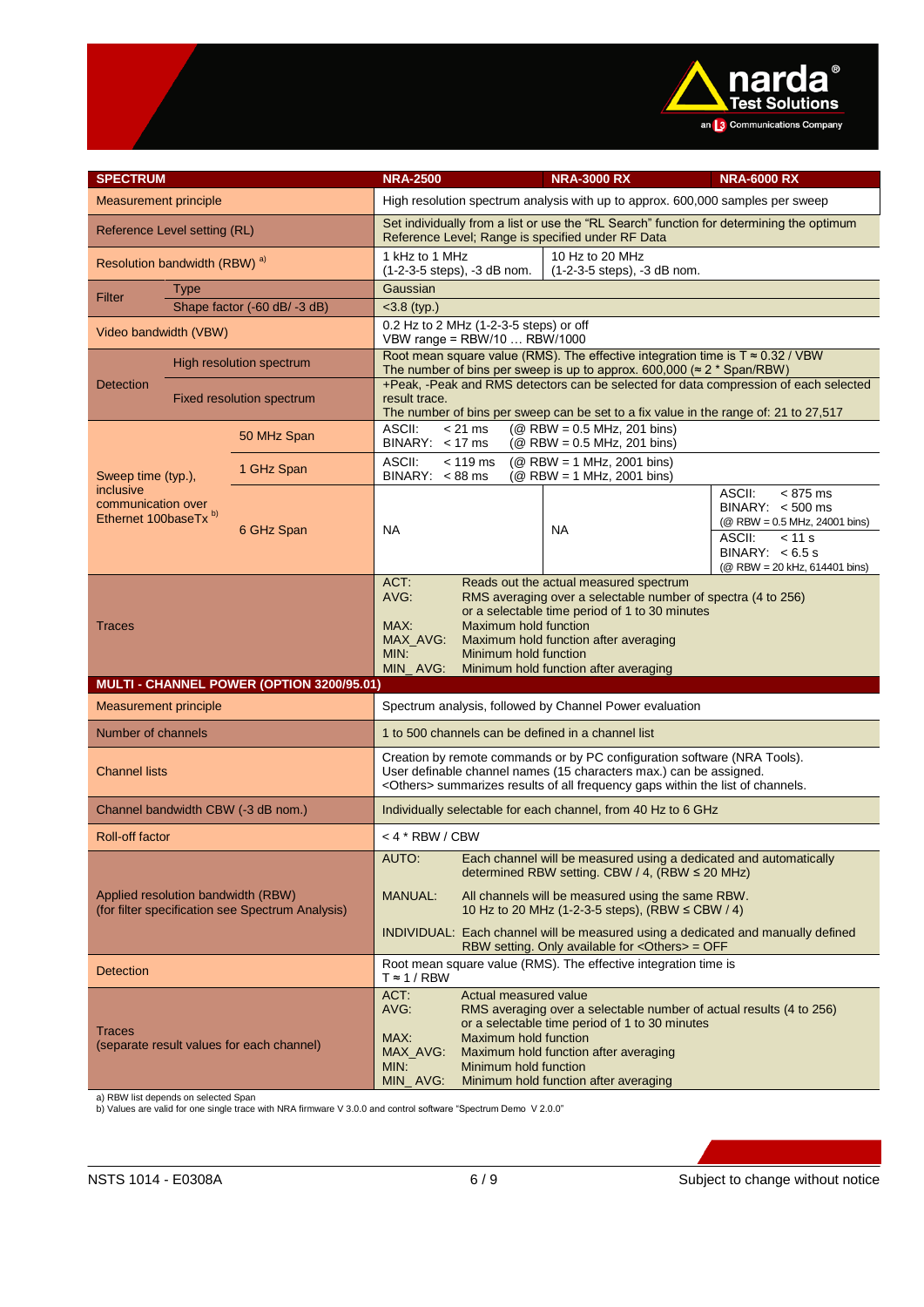

| LEVEL METER (OPTION 3200/95.02)       |                                                           |                                                                                                                                                                                                                                                                                                                                          |  |  |  |  |
|---------------------------------------|-----------------------------------------------------------|------------------------------------------------------------------------------------------------------------------------------------------------------------------------------------------------------------------------------------------------------------------------------------------------------------------------------------------|--|--|--|--|
| Measurement principle                 |                                                           | Selective level measurement (zero span mode at a tunable fixed frequency)                                                                                                                                                                                                                                                                |  |  |  |  |
| Channel bandwidth CBW (-6 dB)         |                                                           | 100 Hz to 32 MHz<br>(in steps of 100, 125, 160, 200, 250, 320, 400, 500, 640, 800, 1000,, 10 MHz,<br>13.333 MHz, 16 MHz, 20 MHz, 26.666 MHz, 32 MHz)                                                                                                                                                                                     |  |  |  |  |
| Filter                                | Type                                                      | Steep cut-off channel filter (app. raised cosine)                                                                                                                                                                                                                                                                                        |  |  |  |  |
|                                       | Roll-off factor                                           | 0.16                                                                                                                                                                                                                                                                                                                                     |  |  |  |  |
| Video bandwidth (VBW)                 |                                                           | 0.01 Hz to 32 MHz or off<br>VBW range = CBW/1  CBW/10000                                                                                                                                                                                                                                                                                 |  |  |  |  |
|                                       |                                                           | Peak (hold time $=$ 480 ms)                                                                                                                                                                                                                                                                                                              |  |  |  |  |
| Detector                              |                                                           | RMS (average time selectable from 480 ms up to 30 min)                                                                                                                                                                                                                                                                                   |  |  |  |  |
|                                       |                                                           | Peak & RMS simultaneously                                                                                                                                                                                                                                                                                                                |  |  |  |  |
| <b>Result presentation</b>            |                                                           | PEAK:<br>Displays the actual peak value<br>Max hold function for peak values<br>MAX_PEAK:<br>RMS.<br>Displays the actual RMS value<br>MAX RMS:<br>Max hold function for RMS values                                                                                                                                                       |  |  |  |  |
|                                       | SCOPE AND I/Q DATA (Option 3200/95.03) - not for NRA-2500 |                                                                                                                                                                                                                                                                                                                                          |  |  |  |  |
| <b>Measurement principle</b>          |                                                           | Selective level measurement (zero span mode at a tunable fixed frequency)<br>with quadrature demodulation and high resolution time domain analysis                                                                                                                                                                                       |  |  |  |  |
| Channel bandwidth CBW (-6 dB nominal) |                                                           | 100 Hz to 32 MHz<br>(in steps of 100, 125, 160, 200, 250, 320, 400, 500, 640, 800, 1000,, 10 MHz,<br>13.333 MHz, 16 MHz, 20 MHz, 26.666 MHz, 32 MHz)                                                                                                                                                                                     |  |  |  |  |
| Filter                                | Type                                                      | Steep cut-off channel filter (app. raised cosine)                                                                                                                                                                                                                                                                                        |  |  |  |  |
|                                       | Roll-off factor                                           | 0.16                                                                                                                                                                                                                                                                                                                                     |  |  |  |  |
| Video bandwidth (VBW)                 |                                                           | 0.01 Hz to 32 MHz or off<br>VBW range = CBW/1  CBW/10000                                                                                                                                                                                                                                                                                 |  |  |  |  |
|                                       | Scope, actual                                             | ACT: Actual magnitude vs. time                                                                                                                                                                                                                                                                                                           |  |  |  |  |
|                                       | Scope, condensed                                          | Detectors are used to condense the magnitude values vs. time<br>MAX: Maximum value within the time resolution interval (corresponds to +Peak detector)<br>AVG: Average value within the time resolution interval (corresponds to RMS detector)<br>MIN: Minimum value within the time resolution interval (corresponds to -Peak detector) |  |  |  |  |
| <b>Measurement</b>                    |                                                           | The RF signal is represented by the components I and Q, resulting from the<br>complex output signal of a base-band demodulation (I/Q demodulation).                                                                                                                                                                                      |  |  |  |  |
|                                       | I/Q Data                                                  | Ŀ.<br>Real part (In-phase)<br>Imaginary part (Quadrature-phase)<br>Q.<br>IQ: Real part and imaginary part                                                                                                                                                                                                                                |  |  |  |  |
|                                       | Scope, actual                                             | 250000 samples max., time resolution coupled to 1/CBW (31.25 ns to 10 ms)                                                                                                                                                                                                                                                                |  |  |  |  |
|                                       | Scope, condensed                                          | 62500 samples max., observation time 4 $\mu$ s to 24 h, time resolution interval $\geq$ 250 ns                                                                                                                                                                                                                                           |  |  |  |  |
| Data resolution                       | I/Q Data, block-wise                                      | 250000 samples max. for all CBW settings from 100 Hz to 32 MHz<br>Time resolution coupled to 1/CBW (31.25 ns to 10 ms)                                                                                                                                                                                                                   |  |  |  |  |
|                                       | I/Q Data, streaming                                       | Gapless data streaming for CBW settings from 100 Hz to 400 kHz<br>Time resolution coupled to 1/CBW (2.5 µs to 10 ms)                                                                                                                                                                                                                     |  |  |  |  |
| <b>Triggering</b>                     |                                                           | Free run, single, multiple, manual start, time controlled<br>Programmable trigger level, trigger slope and trigger delay                                                                                                                                                                                                                 |  |  |  |  |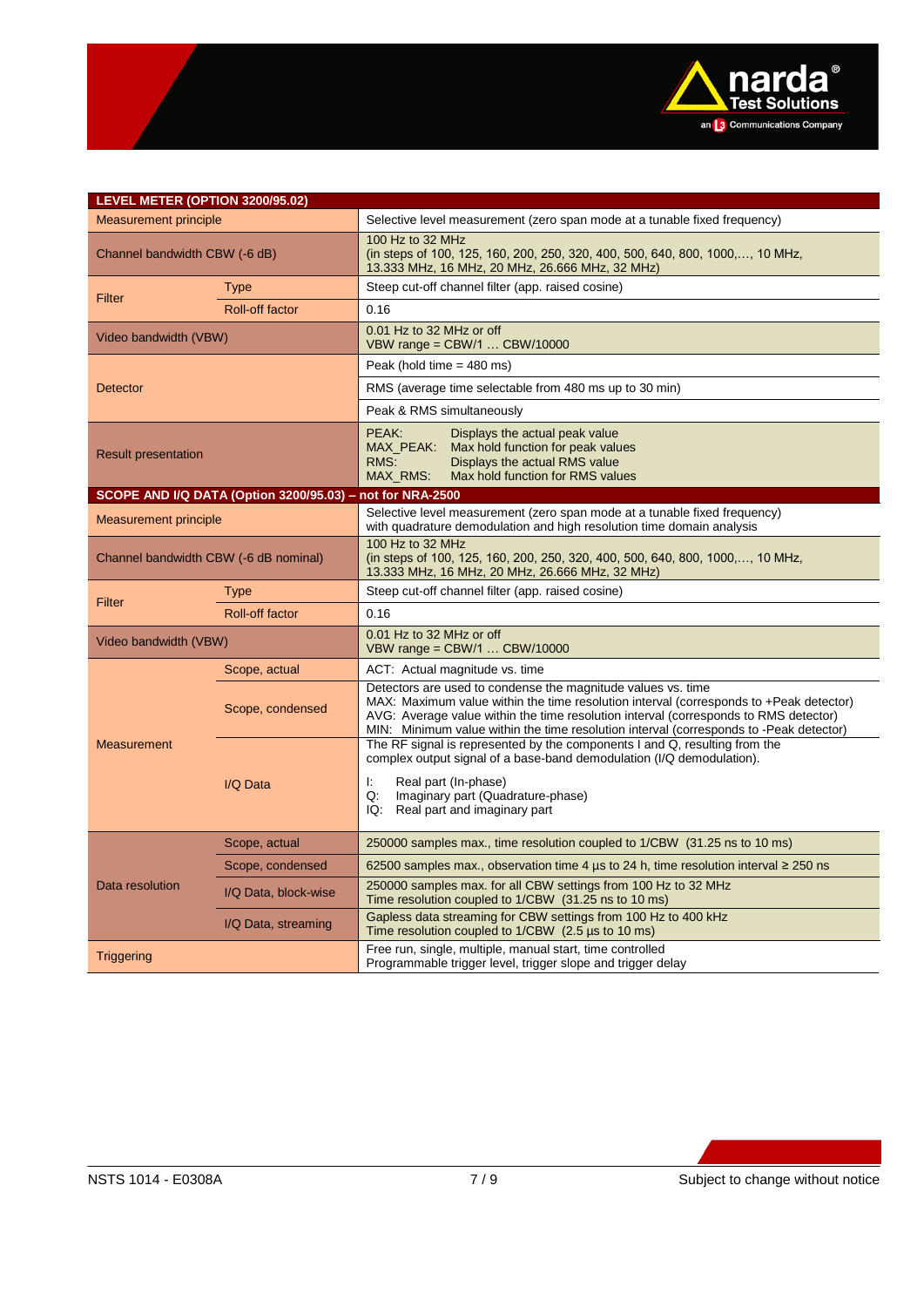

| <b>INTERFACE</b>                     |                    |                              |                                                                                                             |  |  |  |  |
|--------------------------------------|--------------------|------------------------------|-------------------------------------------------------------------------------------------------------------|--|--|--|--|
| Remote access                        |                    |                              | ASCII based command sets, response in ASCII or fast Binary Mode (selectable)                                |  |  |  |  |
| <b>Status information</b>            |                    |                              | System - LED (bicolored) and LAN (single-colored)                                                           |  |  |  |  |
|                                      |                    |                              | USB mini B (USB 2.0) - for programming/debugging and updates                                                |  |  |  |  |
|                                      |                    | Front panel                  | Audio socket - for listening to demodulated analog signals 3.5 mm                                           |  |  |  |  |
| Interface                            |                    |                              | Ethernet (100BaseT) - for measurement control                                                               |  |  |  |  |
|                                      |                    | <b>Back panel</b>            | Antenna Control - for controlling Narda antennas and cables                                                 |  |  |  |  |
| Web server                           |                    |                              | Web applications "NRA Web Terminal" and "NRA Live Display Viewer"<br>based on Java Applets and HTML         |  |  |  |  |
| <b>Result units</b>                  |                    |                              | Measurement results can be displayed in one of the following units:<br>dBm, dBV, dBmV, dBuV                 |  |  |  |  |
| <b>GENERAL SPECIFICATIONS</b>        |                    |                              |                                                                                                             |  |  |  |  |
|                                      | Climatic           |                              | 1K3 (IEC 60721-3) extended to -10 °C to +50 °C<br>Storage                                                   |  |  |  |  |
|                                      |                    |                              | 2K4 (IEC 60721-3)<br>Transport                                                                              |  |  |  |  |
|                                      |                    |                              | 7K2 (IEC 60721-3) extended to -10 °C to +50 °C<br>Operating                                                 |  |  |  |  |
|                                      |                    |                              | Storage<br>1M3 (IEC 60721-3)                                                                                |  |  |  |  |
|                                      | <b>Mechanical</b>  |                              | 2M3 (IEC 60721-3)<br>Transport<br>7M3 (IEC 60721-3)                                                         |  |  |  |  |
|                                      |                    |                              | Operating<br>IP 50                                                                                          |  |  |  |  |
| Compliance                           | Ingress protection |                              | Complies with EMC Directive 2014/30/EU (previously 2004/108/EC)                                             |  |  |  |  |
|                                      | <b>EMC</b>         | <b>European Union</b>        | and IEC/EN 61326-1: 2013                                                                                    |  |  |  |  |
|                                      |                    | <b>Immunity</b>              | IEC/EN: 61000-4-2, 61000-4-3, 61000-4-4, 61000-4-5, 61000-4-6, 61000-4-11                                   |  |  |  |  |
|                                      |                    | Emissions                    | IEC/EN: 61000-3-2, 61000-3-3, IEC/EN 55011 (CISPR 11) Class B                                               |  |  |  |  |
|                                      | <b>Safety</b>      |                              | Complies with European Low Voltage Directive 2014/35/EU (previously 2006/95/EC)<br>and IEC/EN 61010-1: 2010 |  |  |  |  |
| Environmental                        |                    | <b>Operating temperature</b> | -10 °C to +50 °C                                                                                            |  |  |  |  |
|                                      | Humidity           |                              | < 29 g/m <sup>3</sup> (< 93 % RH at +30 °C), non-condensing                                                 |  |  |  |  |
| Dimensions (W $\times$ H $\times$ D) |                    |                              | Standard EIA Rack Unit (1RU): 482 mm x 45 mm x 362 mm (19" x 1,75" x 14,3")                                 |  |  |  |  |
| Weight                               |                    |                              | $< 5$ kg (11lbs)                                                                                            |  |  |  |  |
| <b>Status information</b>            |                    |                              | System - LED (bicolored) and LAN (single-colored)                                                           |  |  |  |  |
| Power supply                         |                    |                              | 100 to 240 V (AC), 50/60Hz                                                                                  |  |  |  |  |
| Power consumption                    |                    |                              | < 20 W, < 25 W for LNB Control                                                                              |  |  |  |  |
| Country of origin                    |                    |                              | Germany                                                                                                     |  |  |  |  |
| Recommended calibration interval     |                    |                              | 24 months                                                                                                   |  |  |  |  |
| Intended use                         |                    |                              | Indoor                                                                                                      |  |  |  |  |